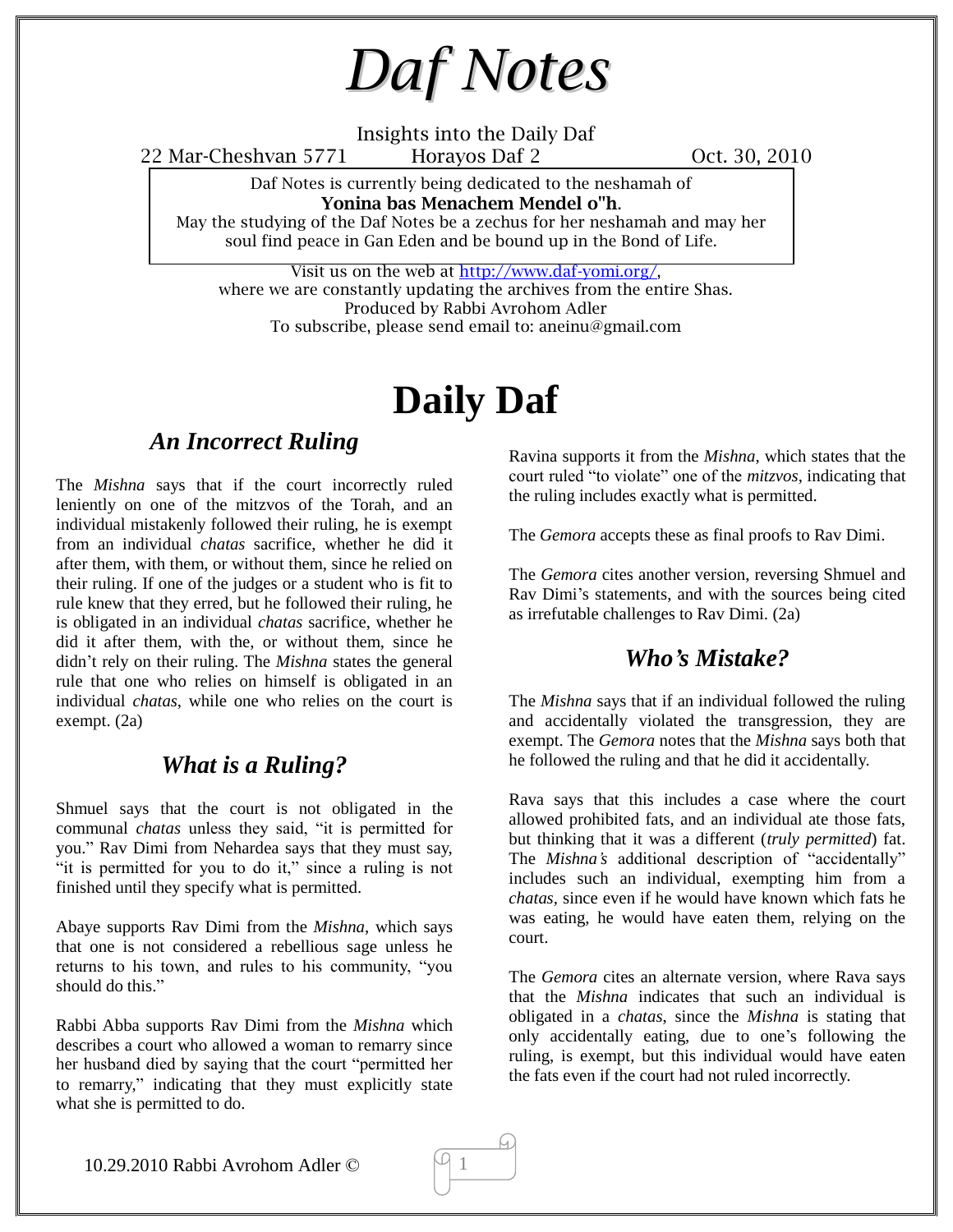The *Gemora* notes that the question that Rava resolved was a doubt for Rami bar Chama.

Rava attempted to resolve that he is obligated, from the extra description of "accidentally," but is deflected by suggesting that the *Mishna* is only obligating accidentally eating based on their ruling.

In an alternate version, Rava attempts to resolve that he is exempt, and is deflected by suggesting that the *Mishna* exempts him.

The *Gemora* says that Rav and Rabbi Yochanan differ on this case, with Rav exempting, and Rabbi Yochanan obligating.

The *Gemora* challenges Rabbi Yochanan from a *braisa*. The *braisa* exempts a *mumar* – one who disregards a prohibition from a *chatas* when he accidentally transgresses this prohibition. The first opinion excludes him from the verse which specifies that one who is *mai'am haaretz* – from the nation of the land offers a *chatas* when they accidentally transgress. The limiting clause of *mai* – from excludes a *mumar*. Rabbi Shimon ben Yossi quotes Rabbi Shimon who excludes him from the verse that says that the person did one of the *mitzvos asher lo sai'asena v'ashem* – which shall not be done, and he is guilty. This verse limits the *chatas* to one who would have refrained from his act had he known what he was doing, excluding a *mumar* who would have done it anyway. Similarly, the *Gemora* says that one who thought he was eating truly permitted fats would not have refrained had he known what he was eating, since the court permitted this fat as well.

Rav Pappa says that Rabbi Yochanan considers him one who would refrain, since once the court realizes their error, he would refrain.

Rava says that Rav agrees that such a person is not counted to reach a majority of the nation that followed the incorrect ruling, as the verse specifies that the nation transgressed *bishgagah* – in an error, requiring that they all had the same error. (2a)

### *How Reliant*

The *Mishna* stated that one who relied on the court is exempt, whether he did it after them, with them, or without them. The *Gemora* explains that if he did it after the court, this is most reliant on their ruling, while if the court did not do it all, this is least reliant on the ruling. Therefore, in the first case, where he is exempt since he relied on the court, this progression is from most obvious to least obvious, while in the second case, where he is obligated since he didn't rely on the court, this progression is from least obvious to most obvious. (2a – 2b)

### *How Fit?*

The *Mishna's* second case listed one of the judges, or a student fit to rule, who realized the error. Rava explains that although both people imply one who is knowledgeable and understands how to rule, the extra listing of both of them is listed to include even one who is only knowledgeable or only understands how to rule.

Rava says that an example of such a student is Shimon ben Azzai or Shimon ben Zoma.

Abaye challenges, saying that such a person who followed the errant ruling should be considered intentional, since they were outstanding scholars who knew how to rule.

Rava explains that their mistake was their assumption that they must follow the court's ruling, even when it is incorrect. Rava proves this from a *braisa*, which cites these scholars as an example of a student who is fit to rule. (2b)

### *Relying or Not?*

The *Gemora* explains that the general rule in the *Mishna* is listed to include two more cases. The category of one who is not relying on the court includes one who generally rebels against the court's rulings, and the category of one who is relying on the court includes one who followed the court's ruling even after they realized their mistake, which is discussed in greater detail later. (2b)

### *Rabbi Yehudah and the Sages*

Rav Yehudah quotes Shmuel who says that the *Mishna* follows Rabbi Yehudah, but the Sages say that if the nation did not follow the ruling, an individual who relied on the court is obligated in a *chatas*.

The *Gemora* cites a *braisa* that is Rabbi Yehudah's opinion. The *braisa* says that the verse which specifies that if one soul sins by doing a prohibited act includes three exclusions, and teaches that one is only obligated in a *chatas* if he relied on himself, but not if he relied on the

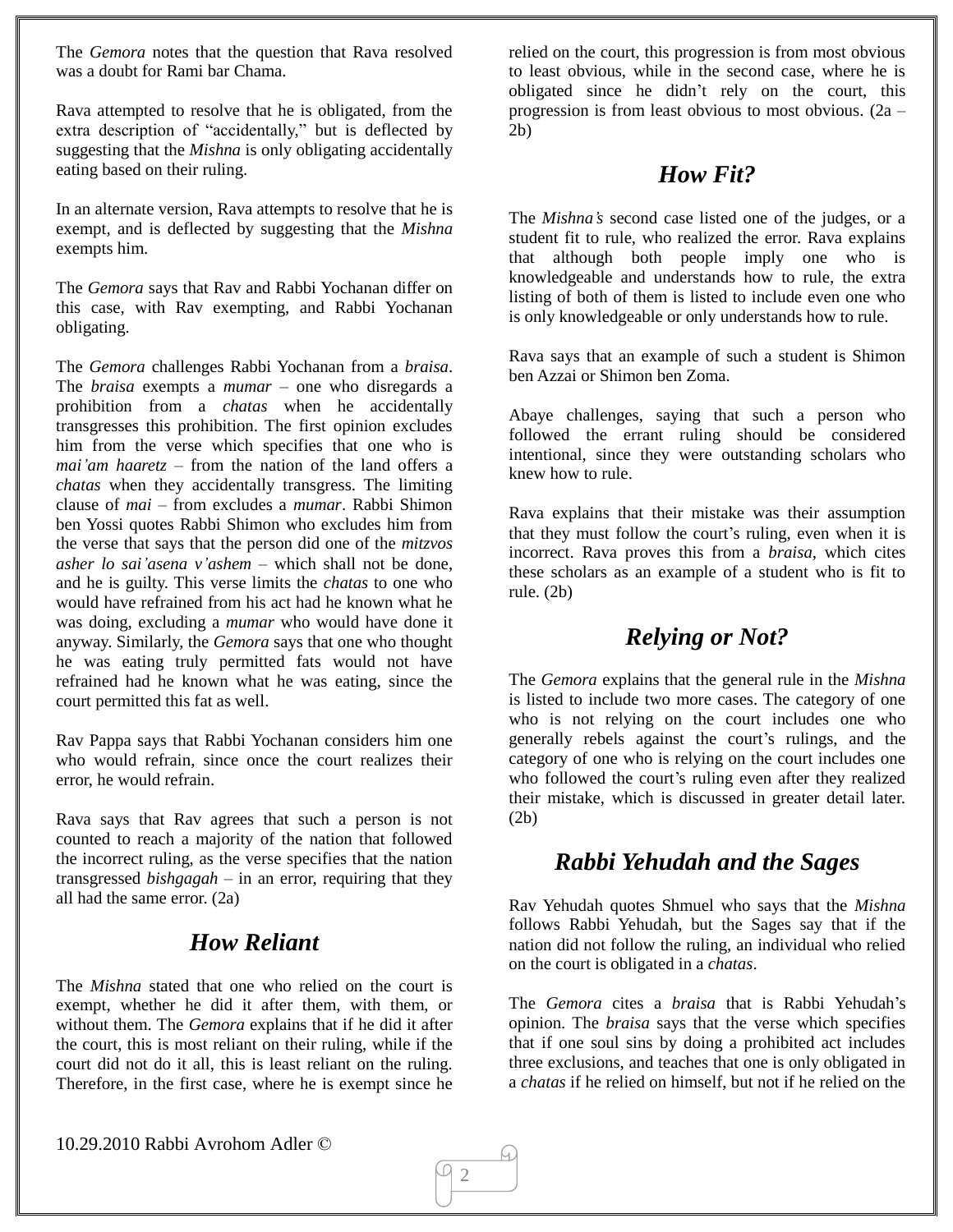court.

The *Gemora* cites another *braisa* which is the Sages' opinion. The *braisa* explains the verses about the *chatas* sacrifice. The *Gemora* begins with a section of the *braisa* that says that even though we already know that a group of people who accidentally sinned must bring a *chatas*, I may still think a majority of the nation that sinned may be exempt, since the court would bring a communal sacrifice for them. Therefore, the verse says *mai'am ha'aretz* – from the nation of the land, including a majority of the nation.

The *Gemora* explains that the *braisa* reasoning is that perhaps only a minority of the nation that sinned accidentally would be obligated in a *chatas*, since the court is not obligated to bring a communal sacrifice if the minority had sinned by following a court's incorrect ruling. This clause implies that the court is not obligated in the case of a minority, who followed their ruling, but the individuals are, and we therefore understand why a minority who sinned is obligated in a *chatas*.

Rav Pappa challenges this implication, and suggests that perhaps the *braisa* means that if a minority follows an incorrect ruling, both they and the court are exempt. The *Gemora* explains that if the *braisa* assumed that individuals of a minority who follow an incorrect ruling are exempt, it should have first found a source to obligate a minority that accidentally sinned. Since the *braisa* assumed they are obligated, and only needed a source for a majority that sinned, it is assuming that a minority that followed an incorrect ruling is obligated in individual *chatas* sacrifice.

The *Gemora* notes that both *braisa*s cited are anonymous, and asks what indicates that the first is Rabbi Yehudah and the second is the Sages. The *Gemora* offers two reasons:

1. In another *braisa*, Rabbi Yehudah learns from three terms of exclusion in the verse discussing offering an *olah* sacrifice. This is similar to the first *braisa*, indicating that Rabbi Yehudah is its author.

2. The second *braisa* states that if a majority follows an incorrect ruling, the court is obligated. Rabbi Yehudah says that in the case of the nation following an incorrect ruling, the communal sacrifice is brought by each tribe, not the court, indicating that he cannot be the author of this *braisa*.

 $(2b - 3a)$ 

## **INSIGHTS TO THE DAF**

### *Exempt from a Chatas*

#### By: Reb Yechezkel Khayyat

The *Mishna* says that if an individual transgressed, relying on the erroneous ruling of the court, he is exempt from the standard *chatas* sacrifice. The Rambam says that if a member of the court transgressed, he is obligated in an individual *chatas* sacrifice when the court realizes its error. Tosfos (2a Bain) raises the question of whether the court itself is obligated to bring an individual *chatas* sacrifice for the people who relied on their ruling, since they caused these individuals to accidentally sin.

### *How to Issue a Ruling*

The *Gemora* discusses how exactly the court must rule in order to be considered a bona fide ruling, exempting those who followed it. The *Gemora* distinguishes between the court saying, "you are permitted" or saying, "you are permitted to do it."

The Rishonim discuss what each phrase exactly means. The Tosfos Harosh (2a Ain) says that if the court concluded a ruling in the course of learning, this is not considered any type of ruling. If people asked the court whether something was permitted or prohibited, if the court responded, this is saying "you are permitted." If people asked with a specific item (e.g. "Is it permitted to eat this type of fat, which we are about to eat?"), and the court permitted, this is saying "you are permitted to do it." The Tosfos Harosh quotes the Rema, who says that if people asked the court how *they* should rule to others, and the court responded, this is "you are permitted," but if they asked about doing it themselves, and the court responded, this is "you are permitted to do." The Tosfos Harosh objects, since all agree that "you are permitted to do" is a more serious ruling than, "you are permitted," but if someone asked the court how they can rule to others, the court should be even more careful than if they asked the court for an individual ruling.

The *Gemora* proves that the ruling must be "you are permitted to do," from the *Mishna* that states that if the court permitted a woman to remarry since her husband died, and she then was promiscuous, and her husband returned, she must bring a *chatas*, since they only permitted her to remarry. Rashi says the proof is from the fact that the *Mishna* refers to the court having "ruled to her that she can remarry", and not simply having